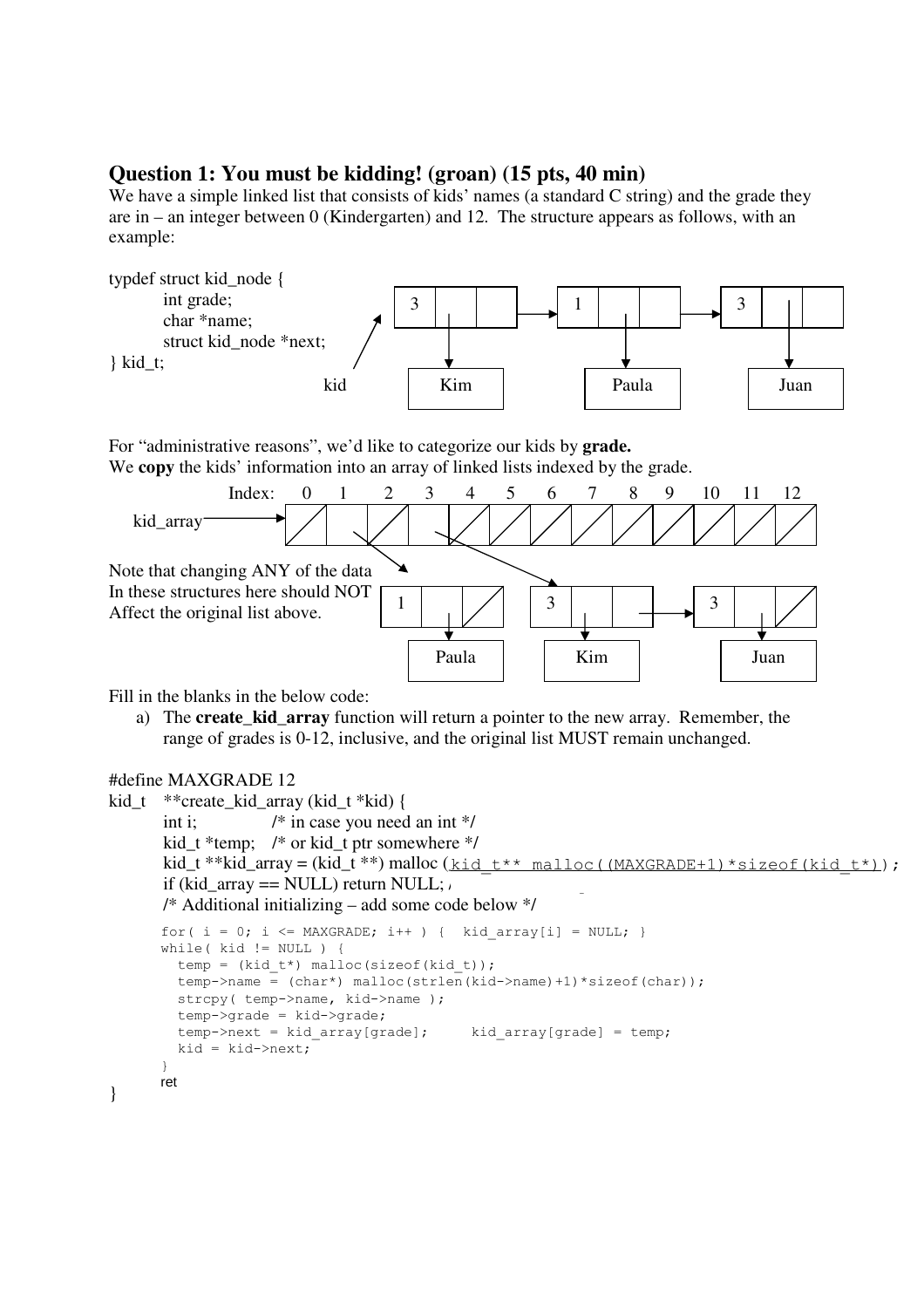

b) For every Yin, there is a Yang. Now that we have a function for **creating** kid arrays, we must create a function that **frees** all memory associated with the structure. Fill in the following functions. **free\_kid\_array** calls the *recursive* function **free\_kid\_list** which frees a single kid list.

```
void free_kid_array(kit_t *kid_array[]){ 
   int i; 
  for (i = 0; i \leq MAXGRADE; i++) free_kid_list(kid_array[i]); 
    } 
   /* Clean up if necessary */ 
free( kid_array );
}
```

```
void free_kid_list(kid_t *kid) {
```

```
/* Don't need anything here... */
```
/\* Declare temp variables \*/

```
if (kid == NULL) return;
```

```
free kid list( kid->next );
free( kid->name ); 
free( kid );
```

```
}
```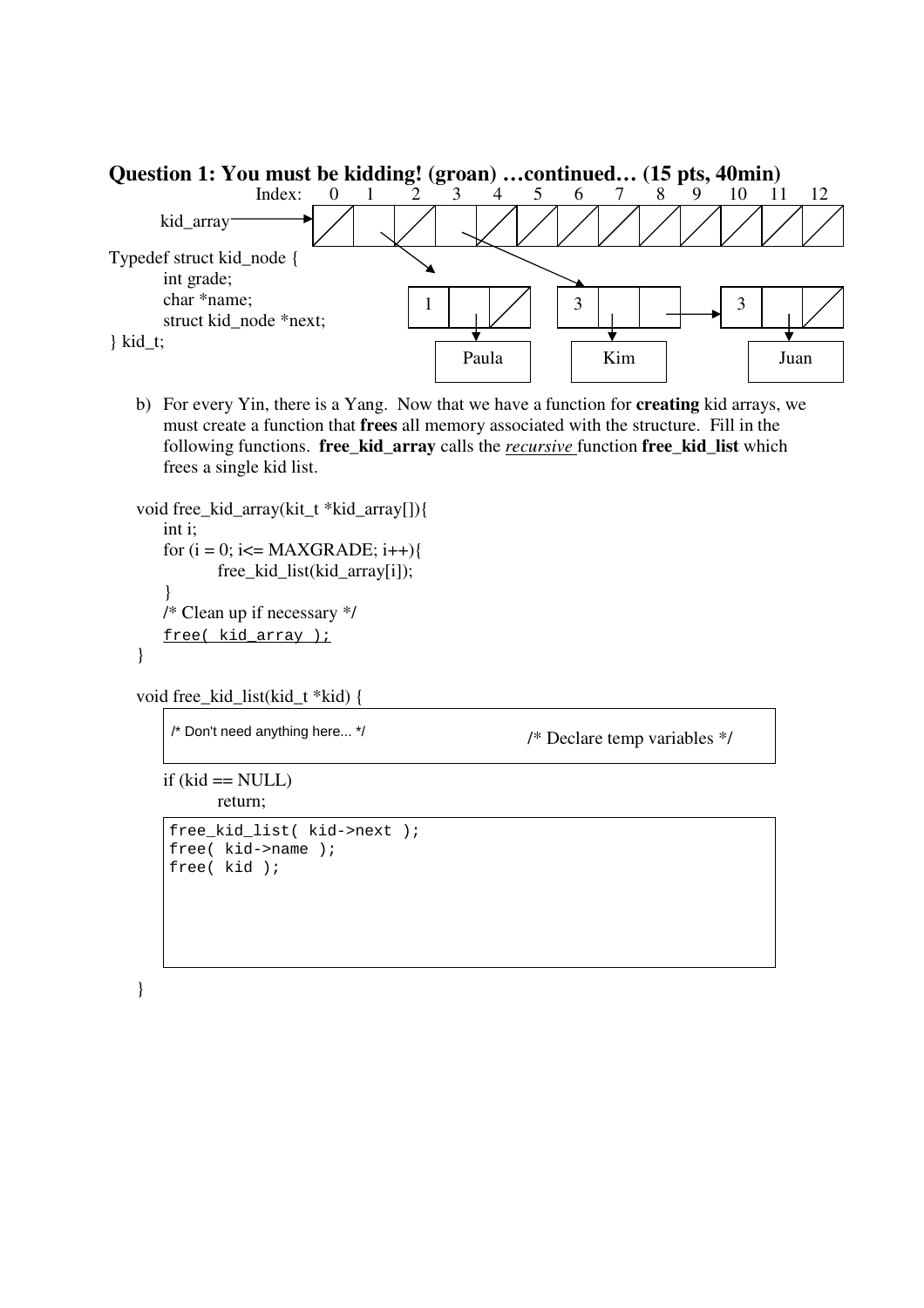## **Question 2:** C (16 Points – 30 minutes)

We've written matchsubstr below in C. Some of the lines are buggy and some are perfectly fine. Circle Buggy or ok for each labeled C statement and if buggy, why it is and provide the fix. A line may be buggy for multiple reasons, so be sure you're descriptive.

Use the comments near each statement as a guide for what the line SHOULD do. If the code is buggy and you have a more clever/intuitive way of doing the same thing, feel free to do it your way. Note: You can assume only valid input will be provided (two non-empty, null-terminated strings).

```
/* This function tries to find a substring (sub) within another (string).
  * If matchSubStr() finds the substring, it returns the index of the start
  * of the substring. If there is more than one match, it returns the first.
  * This is the scheme-equivalent of an equal? match (not eq? match) */
int matchSubStr(char sub[], char string[]) {
/* Holds the location we're checking (and will return if a match). */
A: int loc; || BUGGY If buggy, why?
                    || OK If buggy, fix:
     /* These variables are pointers to the chars in sub/string */
B: char *c1, c2; || BUGGY If buggy, why?
                     || OK If buggy, fix:
     /* We want to iterate through the string looking for a match, so we start at
      * loc=0 (beginning) and keep going as long as we have characters remaining */
C: for(loc=0; strlen(string[loc]); loc++) { || BUGGY If buggy, why?
Buggy. string[loc] is not a string! 
 || OK If buggy, fix:
Should be: 
        /* We step through the substring using c1 and c2 to reference the
          * letters in sub and string. We stop when we have either exhausted 
          * all the characters in sub (and thus found a match) or when we 
          * encounter two characters that are not equivalent. */
D: for(c1 = sub, c2 = string&loc;
 || OK If buggy, fix:
c2 = string+loc
E: ; || BUGGY If buggy, why?
Buggy! We want to break at the end 
                                          || OK If buggy, fix:
F: c1++, c2++) { || BUGGY If buggy, why?
\begin{bmatrix} 1 & 0 & 0 \\ 0 & 0 & 0 \\ 0 & 0 & 0 \end{bmatrix} or if buggy, fix: Looks good!
             /* If we didn't find a match, we break out */
G: if(c1 != c2) { || BUGGY If buggy, why?
 || OK If buggy, fix:
                 break;
 }
         }
        /* We return the location if we found a match */H: if(1) { || BUGGY If buggy, why? Buggy! We only have found a substring if
|| OK If buggy, fix: we're at the end of sub! Should be:
             return loc;
         }
 }
     /* Return -1 if we didn't find a match */
     return -1;
}
                                              Looks good! Buggy. c2 needs to be a pointer! 
                                             char *c1, *c2;
                                                                      strlen( (char*) string+loc )
                                         | BUGGY If buggy, why? Buggy. string&loc is meaningless.
                                                     Buggy. c1 and c2 are pointers! Should be: 
                                     If buggy, fix: \left| \begin{array}{cc} -5.5 & \text{if } k \in \mathbb{Z} \\ 1 & \text{if } k \in \mathbb{Z} \end{array} \right| := \left| \begin{array}{cc} k & \text{if } k \in \mathbb{Z} \end{array} \right|of either string. 
                                                                  *c1 := '0' & *c2 := '0';if( *C1 == ' \0' )
```